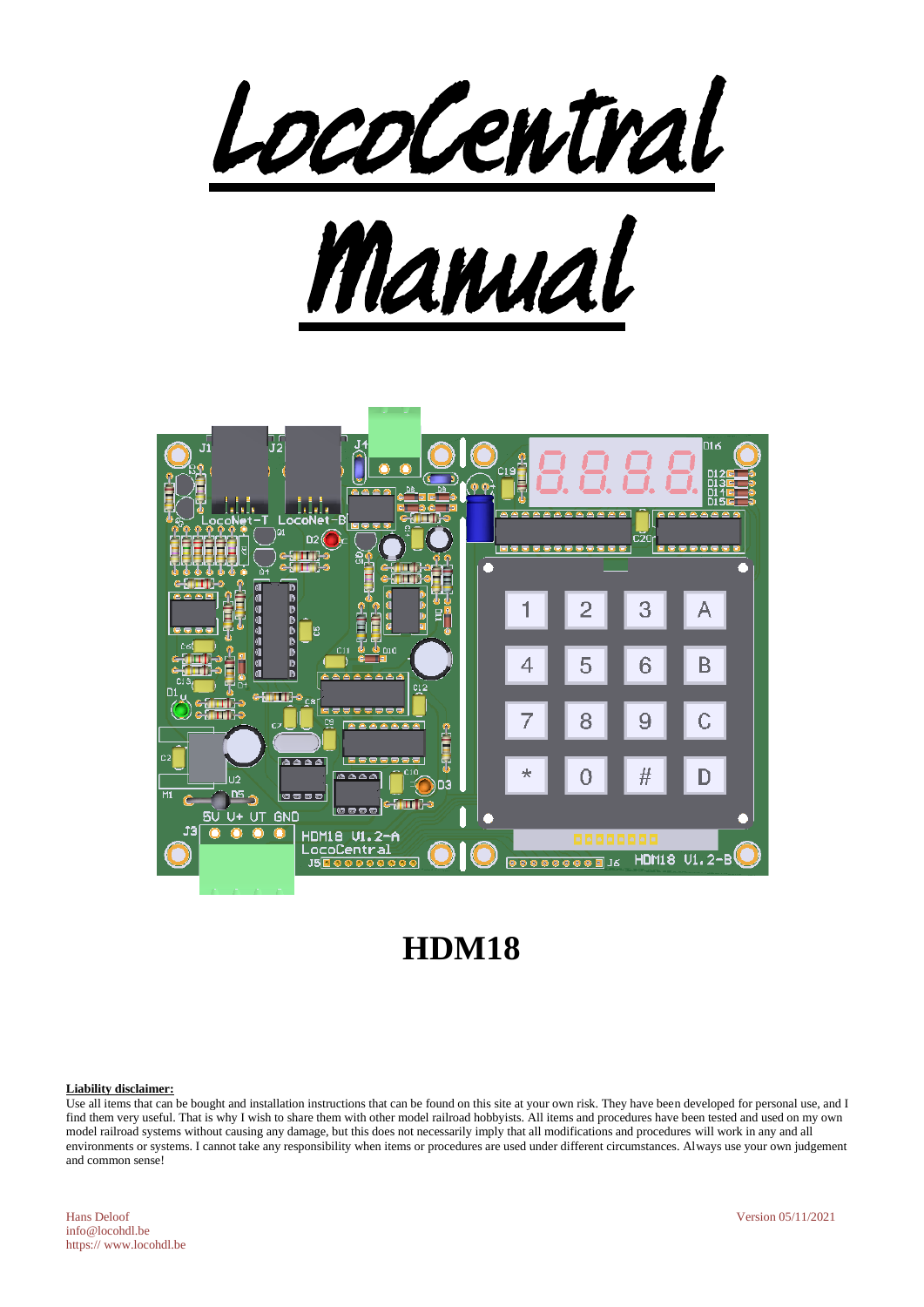# *LocoCentral module version 1.2*

- LocoNet DCC Command station with build-in LocoRCC for RailCom.
- Supports all NMRA DCC format loco decoders.
- Can run up to 32 loco addresses at the same time.
- Short (1-127) and long (128-9999) address selection.
- 28 or 128 speed steps for smooth speed control.
- Control light (F0), and F1 to F9999.
- Direct mode programming (NMRA preferred service mode) on programming track. Read/write programming for address, CV bytes and CV bits programming on keypad. Read/write programming of CV bytes with LocoNet commands.
- Operations mode programming-program individual locos on the layout. Write of CV byte except CV1, CV17 and CV18 (no address changes) With keypad or LocoNet commands
- Recognize LocoNet DCC accessory Decoder commands and sends it to.
- Used LocoNet hand controls, such as FRED, DAISY II, Profi-Boss, IB-Control.
- Can use up to 32 hand controls at the same time.
- Built-in booster (1000mA) for use as programming track or of one locomotive.
- One built-in train controller for speed, direction and F0 to F9 on keypad.

## **LocoNet connection:**

The connection to Loconet is with a 6 wire cable with RJ12 connectors. Important is that on the connector on both ends of the cable the pin1 to pin1 is connected.





# **Power connector J3 possibilities:**

Pin 1: 5V output

Pin 2: "V+" and Pin 3: "VT" 12VDC for N-scale. (provide minimum 20W)

**or**

**or**

Pin 2: "V+" and Pin 3: "VT" 12VDC for HO scale if the programming track is only used for programming and not for driving. (provide minimum 20W)

Pin 2: "V+" and Pin 3: "VT" 18VDC for HO-scale. (provide minimum 20W)

#### Pin 4: GND

- **!** The voltage on pin3 should not exceed the 21,5VDC to not damage the locomotive decoders.

# **Connector J4:**

Connection for programming track. Neither connection connects to the LocoBooster of the main track.

info@locohdl.be https:// www.locohdl.be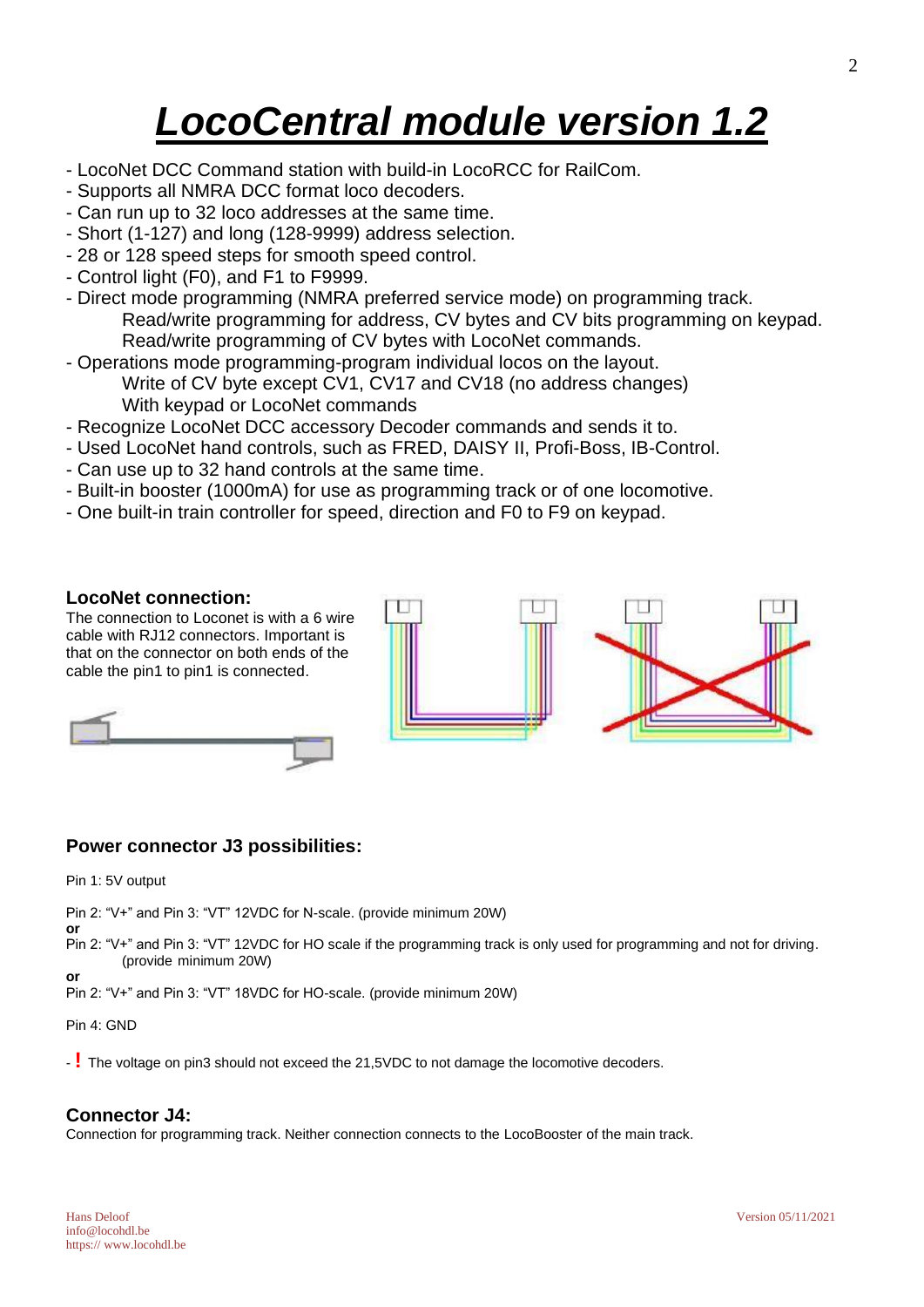#### **Green LED:** *You can also notice this if the display gives an indication.*<br>OFF No Power - no display indication OFF No Power - no display indication<br>
ON +5V Ok - display lights up +5V Ok - display lights up

**Red LED:** *This is the same as the leftmost point on the display.* Off LocoNet OK, no activity<br>Blinking LocoNet command trans LocoNet command transfer

**Orange LED:** *Visible on the left when installed in the housing.*

| <b>OFF</b>     | No Power                     |
|----------------|------------------------------|
| ON             | Normal operating condition.  |
| Flashes slowly | No Railsync on LocoNet Input |

Note: Railcom reception is started if a first train address is set on the LocoCentral via keyboard or by PC via LocoNet.

| <b>ELCO</b>              | 220µF/25V                       | $\overline{\mathbf{c}}$ | C1, C17                                             |
|--------------------------|---------------------------------|-------------------------|-----------------------------------------------------|
| <b>ELCO</b>              | 10µF/25V                        | $\overline{2}$          | C <sub>15</sub> , C <sub>16</sub>                   |
| Capacitor                | 100 <sub>n</sub> F              | $\overline{7}$          | C2, C5, C6, C9, C10, C11, C12                       |
| Capacitor                | 15pF                            | 2                       | C7, C8                                              |
| Capacitor                | 10 <sub>nF</sub>                | $\overline{2}$          | C13, C14                                            |
| LED Ø3mm                 | Green 3mm                       | 1                       | D <sub>1</sub>                                      |
| LED Ø3mm                 | Red 3mm                         | 1                       | D <sub>2</sub>                                      |
| LED Ø3mm                 | Orange 3mm                      | 1                       | D <sub>3</sub>                                      |
| Diode                    | 1N4148                          | $\overline{7}$          | D4, D6, D7, D8, D9, D10, D11                        |
| Diode                    | BYV28                           | 1                       | D <sub>5</sub>                                      |
| Connector                | <b>RJ12</b>                     | $\overline{2}$          | J1, J2                                              |
| Connector TH             | 4 pins print connector (5.08)   | 1                       | J3                                                  |
| Connector SC             | 4 pins plug in connector (5.08) | 1                       | for J <sub>3</sub>                                  |
| Connector TH             | 2 pins print connector (5.08)   | 1                       | J4                                                  |
| Connector SC             | 2 pins plug in connector (5.08) | 1                       | for J4                                              |
| HDR1x9RJ                 | 9 pins socket                   | 1                       | $J5$ ( $*5$ )                                       |
| Transistor               | BC337-40                        | 1                       | Q1                                                  |
| Transistor               | <b>BC547B</b>                   | 2                       | Q2, Q3                                              |
| Transistor               | <b>BC557B</b>                   | $\overline{c}$          | Q4, Q5                                              |
| Resistor                 | 1 $k\Omega$                     | 3                       | R <sub>1</sub> , R <sub>8</sub> , R <sub>21</sub>   |
| Resistor                 | $220k\Omega$                    | 1                       | R <sub>2</sub>                                      |
| Resistor                 | $22k\Omega$                     | 1                       | R <sub>3</sub>                                      |
| Resistor                 | $10k\Omega$                     | 9                       | R4, R10, R11, R16, R17, R19, R20, R28, R29          |
| Resistor                 | $47k\Omega$                     | 1                       | R <sub>5</sub>                                      |
| Resistor                 | $150k\Omega$                    | 1                       | R <sub>6</sub>                                      |
| Resistor                 | 4k7Ω                            | 3                       | R <sub>18</sub> , R <sub>23</sub> , R <sub>26</sub> |
| Resistor                 | $47\Omega$                      | 1                       | R <sub>9</sub>                                      |
| Resistor                 | $100\Omega$                     | $\overline{2}$          | R12, R27                                            |
| Resistor                 | $120k\Omega$                    | 1                       | R <sub>13</sub>                                     |
| Resistor                 | $100k\Omega$                    | 3                       | R <sub>14</sub> , R <sub>30</sub> , R <sub>31</sub> |
| Resistor                 | $2M2\Omega$                     | $\mathbf{1}$            | R <sub>15</sub>                                     |
| Resistor                 | $10\Omega/1W$                   | 2                       | R32, R33                                            |
| Resistor                 | RXEF050                         | $\overline{2}$          | R24, R25                                            |
| <b>PIC</b>               | "LC053"                         | 1                       | U <sub>1</sub>                                      |
| <b>PIC</b>               | "DCC1"                          | 1                       | U <sub>4</sub>                                      |
| PIC                      | "RCC2"                          | 1                       | U <sub>6</sub>                                      |
| <b>Voltage Regulator</b> | R-78E5,0-1,0                    | 1                       | U <sub>2</sub>                                      |
| Comparator               | LM393N or LM293P                | 2                       | U3, U10                                             |
| Power IC                 | SN754410NE                      | 1                       | U <sub>5</sub>                                      |
| DC-Optocoupler           | 6N139                           | 1                       | U11                                                 |
| <b>Nand Gates</b>        | 74LS132N                        | 1                       | U7                                                  |
| <b>XTAL</b>              | Quartz 4MHz                     | 1                       | X <sub>2</sub>                                      |

# **Bill of materials: HDM18-A Version 1.2**

Note: R7 is not installed.

(\* 5) J5 and J6 are placed at the bottom of the PCB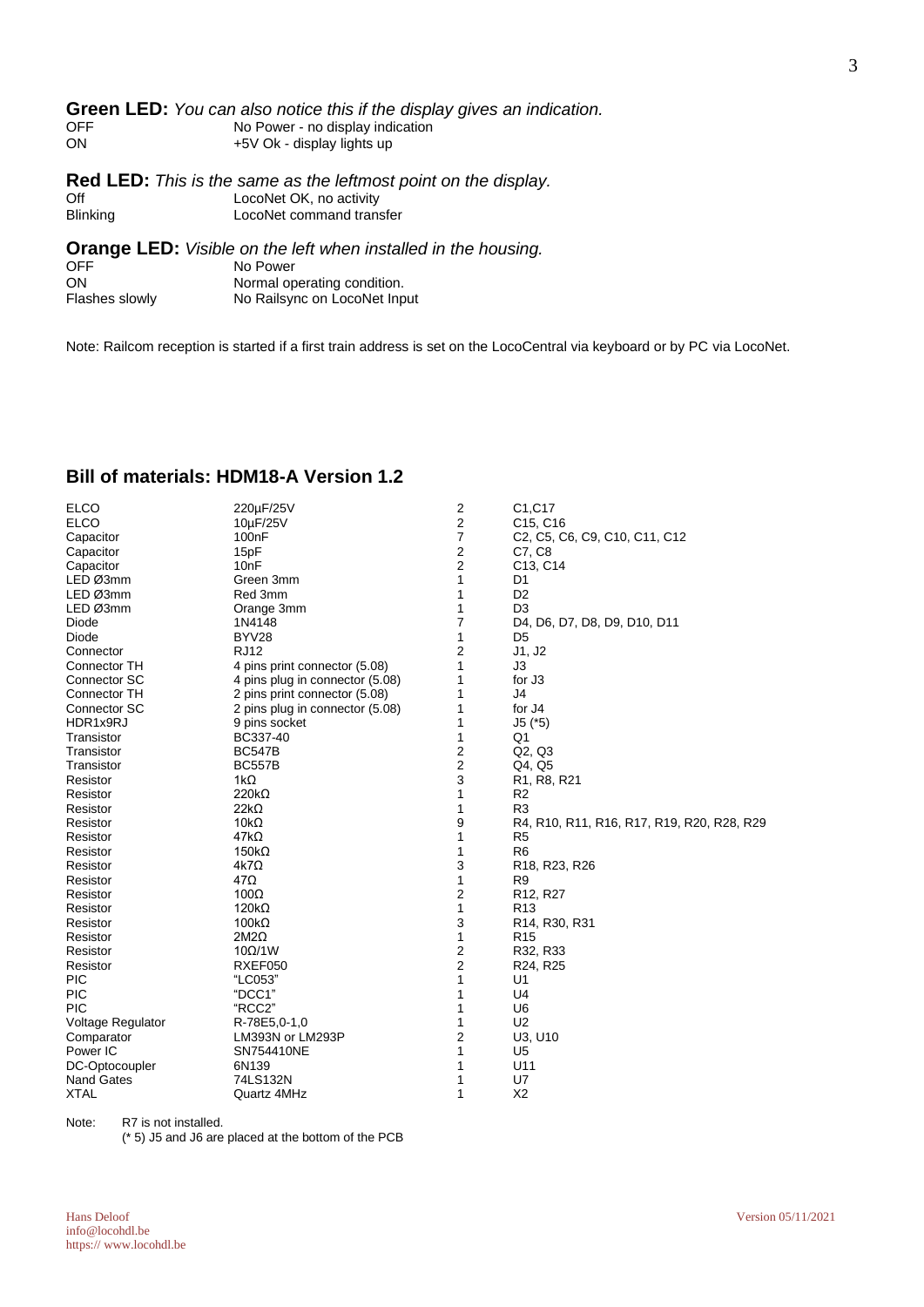

# **Bill of materials: HDM18-B Version 1.2**

ELCO 10μF/25V 1 C18<br>Capacitor 100nF 100nF 2 C19, C20 Capacitor 100nF 2<br>Diode 1N4148 4 Display CC04-41SURKWA 1 D16 HDR1x9RA 9 pins socket pins 1 J6 (\*5) Key Article (1999)<br>MCAK1604NBWB 1 K1<br>100kΩ 1 R34  $Resistor$  100kΩ 100kΩ 100kΩ IC 74LS138N 1 U8<br>IC MAX7219CNG 1 U9 **MAX7219CNG** 1

Diode 1N4148 4 D12, D13, D14, D15



Hans Deloof Version 05/11/2021 info@locohdl.be https:// www.locohdl.be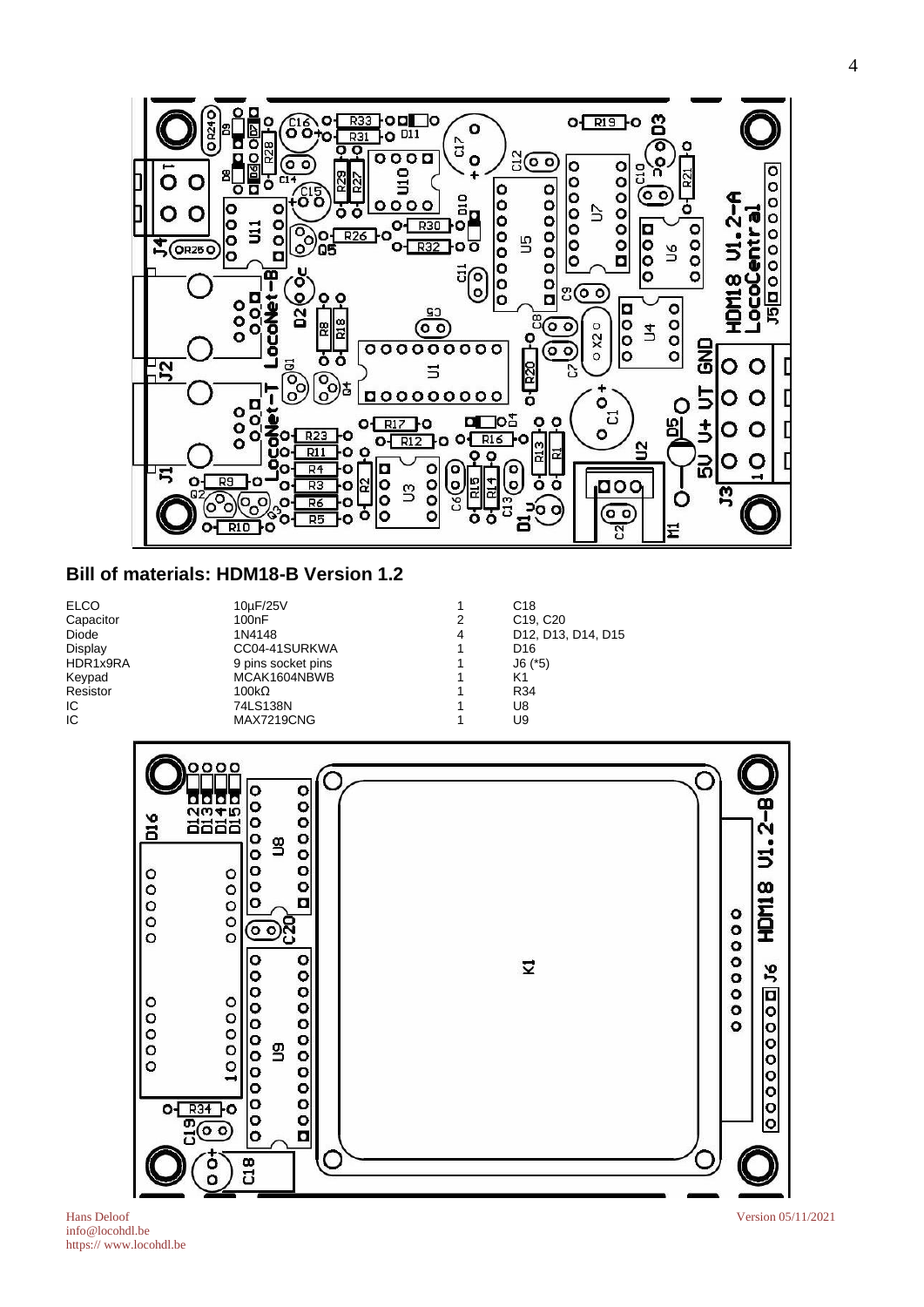# **Installation in housing HDM901**

Placing connectors J3 and J4 on the outer row of holes. Power IC with text facing C2. Can push a bit against C1, but easy to install.



## Connection:



5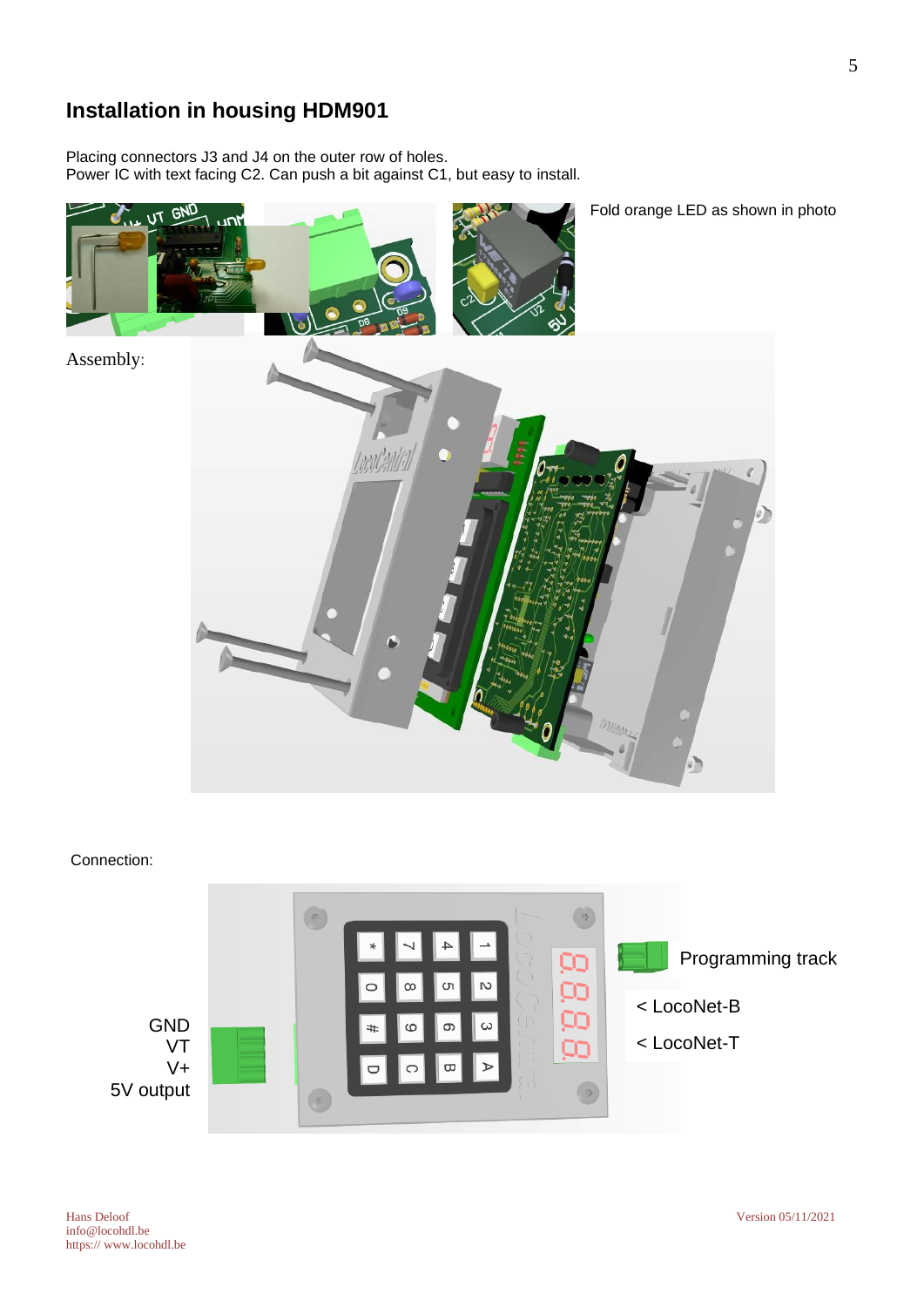# **1 – Trains driving with LocoCentral**

Operating the trains can happen in different ways.

1) A train software that operate the LocoCentrale via a LocoBuffer.

- With LocoHDL you can make trains operate and also set certain settings, see Chapter 5.
- Each train software that supports Loconet can be used.

2) LocoCentral with hand controls through keyboard, see Chapter 3 or via LocoHDL see Chapter 5.



IB-CONTROL

3) Software and hand controls together.



info@locohdl.be https:// www.locohdl.be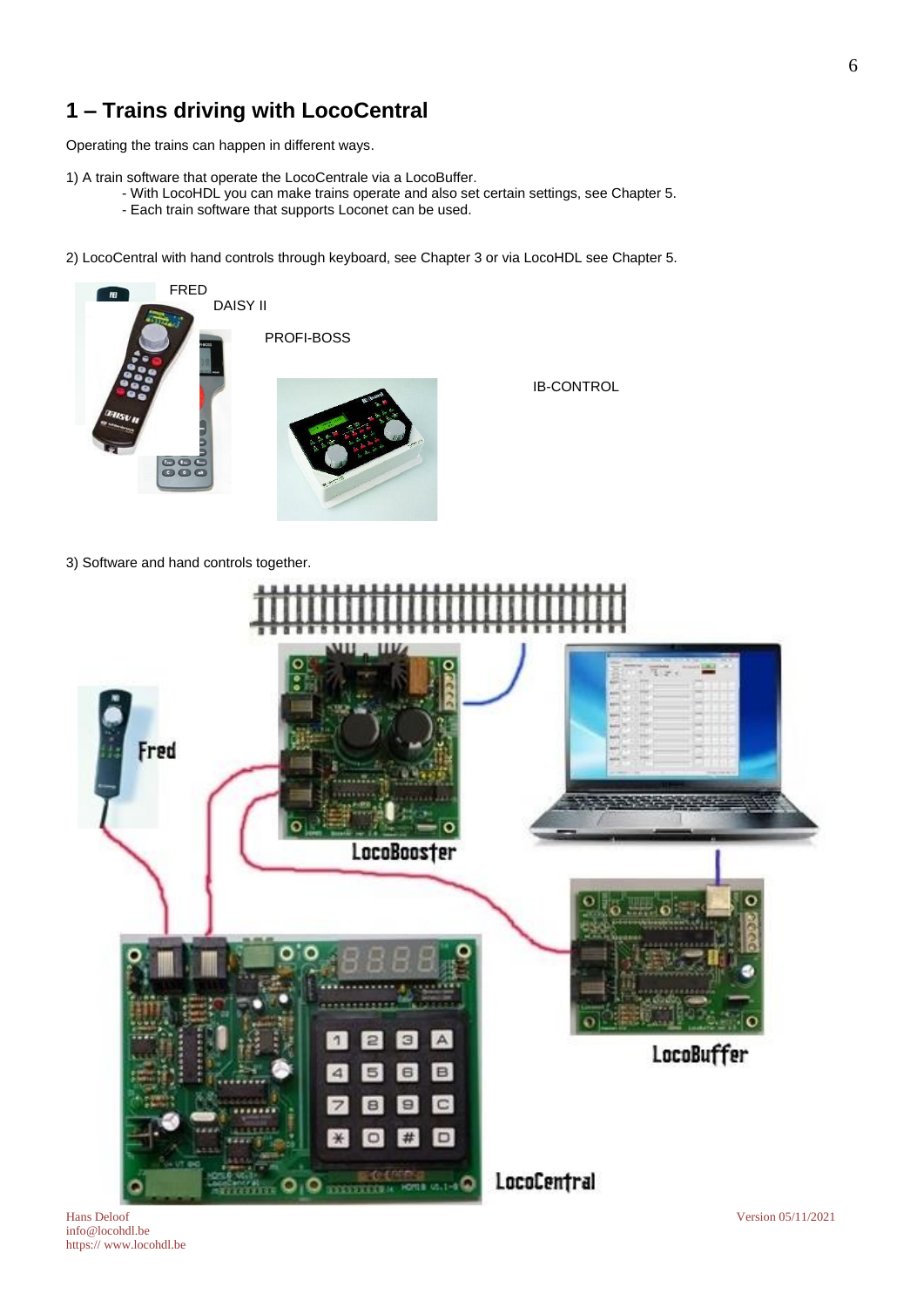# **2 - LocoCentral panel**

Before starting to use the LocoCentral, take a few minutes to look at the front panel buttons and indicators.



## **Keyboard**

The keyboard consists of the 10-digit keypad, and the function keys.

#### **10-digit keypad**

Use this to enter loco address to run, and address, CV number and value during programming.

#### **STOP/GO key (A)**

Repeatedly pressing this key will toggle between (Emergency) STOPand GO mode.

**PROG key (B)** Enter and select programming mode.

#### **SLOT-CLR/CV Dec key (C)**  Clear loco slot - decrement CV.

**NEXT / CV Inc key (D)** Get next idle loco from dispatch stack - get/increment CV.

**Enter / CV BYTE/BIT key (#)** Enter loco address CV byte/bit value.

# **Speed / ADDR/CV RD/WR key (\*)**

Show speed Address/CV read/write.

# **3 - Operations (GO-) mode**

# *3.1 Running Loco with the (FREMO) FRED Throttle*

- 1. Use the Keypad to enter your loco s address (e.g. 1237), and press ENTER key (#).
- 2. Display shows *1237.*. The dot indicates an idle/new loco address in slot.
- 3. Repeat to enter more addresses.
- 4. Use the **NEXT** key (D) to browse through the entered locos.
- 5. Press **Dispatch-Get** key-sequence on the FRED to acquire the loco currently shown in the LocoCentral display.
- 6. The display goes back to or shows the next idle loco in turn.
- 7. Repeat 4. to acquire more locos.

**Tip!** You can **Dispatch-Put** the loco back to the LocoCentral with a new Dispatch Key-Sequence, and then perform another **Dispatch-Get** to get next loco.

# *3.2 Running Loco with other Throttles*

See throttle manual for instructions.

## *3.3 Emergency STOP*

If things are getting out of control and you need to stop the whole layout, press the **STOP** key (A) to turn off the LocoBooster, and put everything on the layout in **Emergency stop**.

The display will slowly blink *STOP* to remind you that the LocoCentral is in Stop mode.

**To resume operation, press the key again.**

**Note!** All loco slots resume with speed set to e-stop, so you probably need to turn throttle down to zero to get your train going.

# *3.4 Release loco*

If the LocoCentral display shows *FULL* when entering loco address this means it has reached the limit of 32 locomotives it can manage simultaneously. If you want to select additional addresses, you will need to release one or more addresses from the loco idle stack If you want to select additional addresses, you will have to release one or more addresses that are in idle. To release an address, use the **NEXT** key (D) to browse through the idle/common slots, and press the **SLOT-CLR** key (C) when the address you want to release is shown in the display.

Hans Deloof Version 05/11/2021 info@locohdl.be https:// www.locohdl.be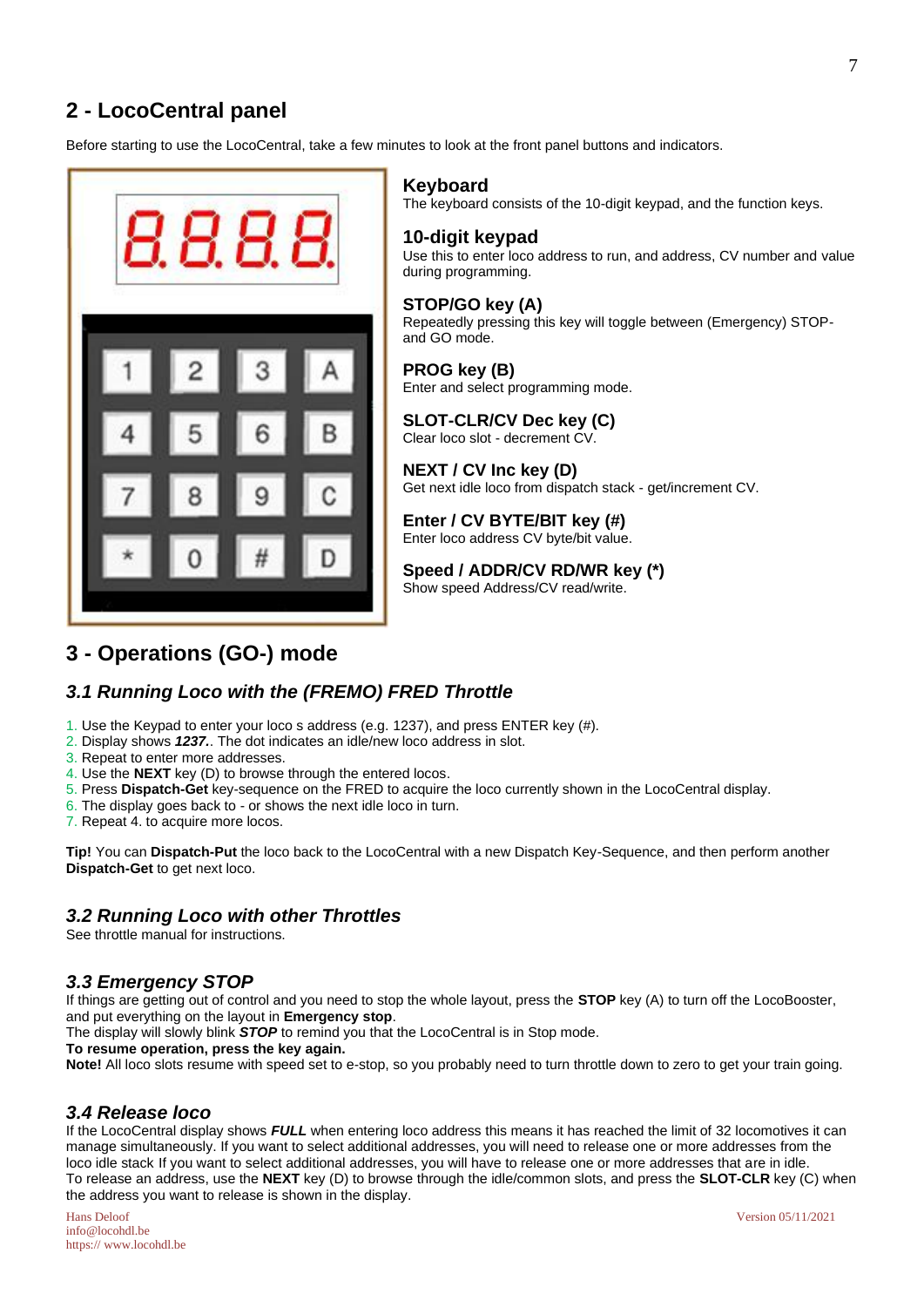**NOTE!** It is not possible to release an address currently in use by a throttle.

#### *3.5 Show speed on display*

While running your locos, you may press the **SPEED (\*)** key to continuously display the actual loco speed and direction. However, this function will always show the last speed message SEEN on LocoNet, so if you run more than one loco, the speed display will flicker between the locos.

# **4 - Decoder Programing modes**

Your DCC Decoders have many different Configuration Variables (CVs for short) that let you set up a different set of characteristics for each decoder installed in a locomotive. When you want to change a loco s address, set up how its lights work, change its momentum characteristics, etc. you will program new CV values into the appropriate CVs to set it up just the way you want. Each CV controls a characteristic of the decoder. See your decoder manual for a list of the most commonly used CVs and their meanings. However, each decoder comes pre-programmed with factory settings that will let you run it right away. It is a good idea to run your decoders with the default CV values that come pre-programmed in your decoders until you get used to the system & what it can do for you. Once you are comfortable with running the trains, then you can begin customizing loco characteristics. Decoders are programmed when the command station sends programming information to them through the rails.

#### **The LocoCentral supports two types of programming:**

**Service Mode Programming** is done on an electrically isolated programming track.

Using this mode, the LocoCentral **broadcasts programming information to all decoders on the program track**. Because this is a broadcast mode, you must ensure that only the loco you want to program is connected to the LocoCentral, and that rest of the layout is insulated. This mode works with all DCC decoders.

**Operations Mode Programming (OPS)** is done on the layout by sending programming commands to a specific locomotive address. To use this mode, you must have decoders that are capable of OPS mode programming.

## *4.1 Setting Up a Service Mode Programming Track*

Your programming track can be as simple as a spare piece of track directly connected to connector J4 of the LocoCentral. You can connect the connector J4 also to a double gapped section of track via a DPDT switch.

**NOTE**! If your layout is powered by LocoBooster connected to the LocoNet, you don't have to disconnect them, since LocoCentral send to the LocoBooster a GPOFF to disabled your lay-out power during Service Mode Programming.

#### **4.2 Decoder Address Programming**

1. Be sure that only the locomotive you want to program is on the programming track.

2. Press the **STOP** key (A) to enter Stop-mode, and then press the **PROG** key (B) to go to address programming. If you press the PROG key repeatedly, you will toggle between Address (*Addr*) and CV (*dir*) programming mode.

3. You can now press the **ADDR-READ** key (\*) to read the decoder address. The display will flicker during read, and the current decoder address will blink in the display. If the address cannot be read, the display will return to blink *Addr*.

4. To change, simply use the keypad to enter the new address don t worry about short or long and press the **ADDR-WR** key (\*).The display will flicker for a moment, and then return to blink *Addr*.

5. Repeat from 3. or press the **GO** key (A) to resume normal operation.

**NOTE!** The long address programming procedure changes the decoder s CV 17, 18 and 29. After programming a long address, the short address in CV 1 and the consisting address in CV 19 are no longer available. If you want to use these addresses again, you must set bit 5 of CV 29 to zero or reprogram a short address.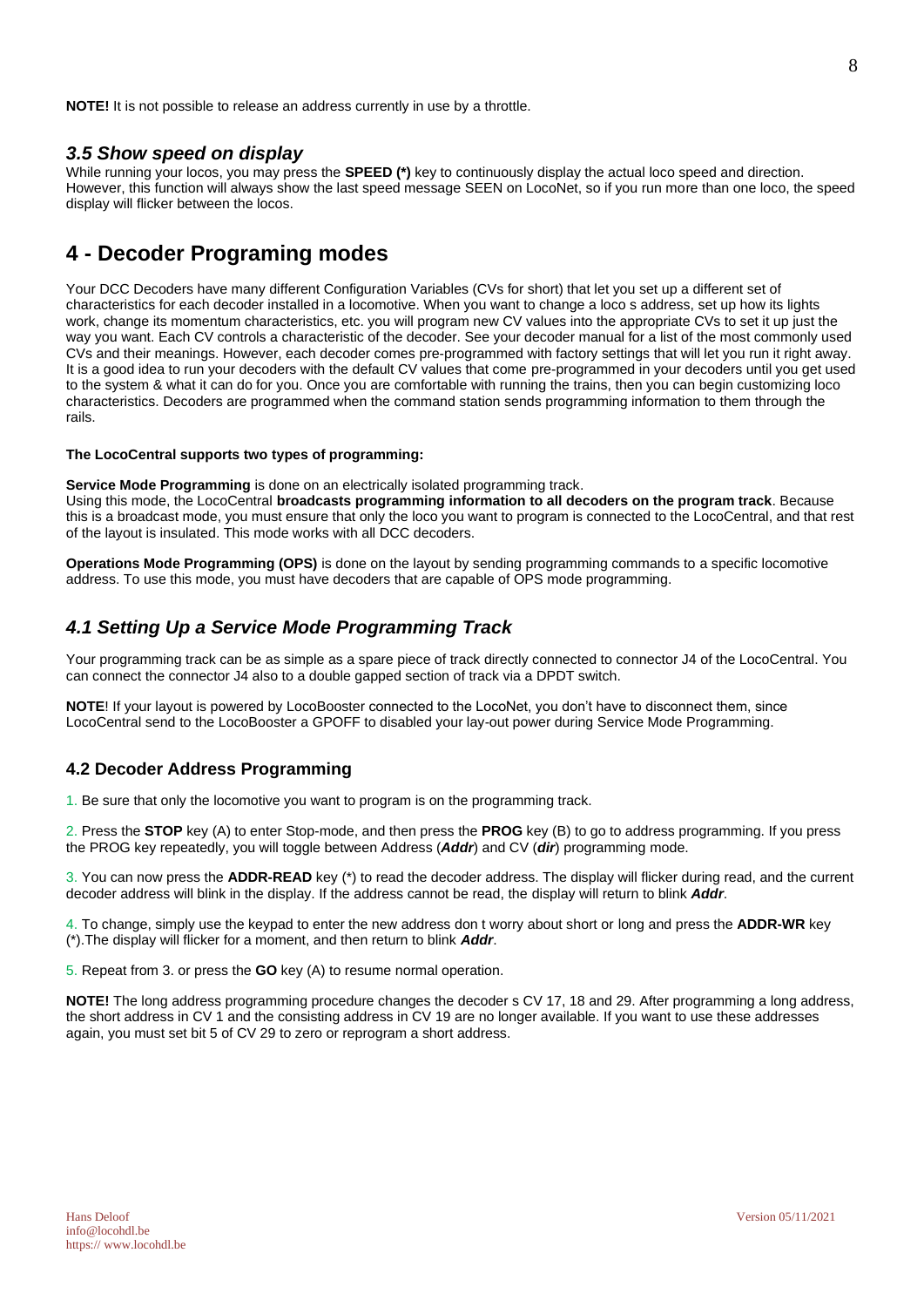# *4.3 Configuration Value (CV) Programmering*

1. Be sure that only the locomotive you want to program is on the programming track.

2. Press the **STOP** key (A) to enter Stop-mode, and then press the **PROG** key (B) twice to go to CV programming. If you press the PROG key repeatedly, you will toggle between CV (*dir*) and Address (*Addr*) programming mode.

3. Use keypad to input CV number or press the **CV-GET** key (D) to get last used CV and then increment or decrement CV number with the **CV-INC** (D) and **CV-DEC** (C) keys. The display will show *c* followed by the CV number (example: *c005)*. The *c* indicates you are entering CV number.

4. You can press the **CV-READ** key (\*) to read the CV value. The display will flicker during read, and the current CV value will show in the display headed by a *d*. If the value cannot be read, the display will show *d000*. The *d* indicates (decimal) CV value. **Note**: If you do not want to read back the CV s data value as described above, you can simply press the **CV-BYTE** (#) key to go directly to the data entry mode. In this case, the display will show *d* followed by 3 digits.

5. Use the keypad to enter the new CV value you want to program into the decoder. See section 4.4 for how to manipulate single bit in the CV.

6. Press the **CV-WR** key (\*) to write the new CV value to the decoder. The display will flicker for a moment, and then return to blink *dir*.

7. Repeat from 3. or press the **GO** key (A) to resume normal operation. **TIP:** Pressing the **CV-GET** key (D) any time will allow you to reselect the CV number.

# *4.4 CV bit Programming*

Sometimes it is more convenient to set or clear a single bit of a CV register.

1. Toggle between Byte and Bit entry mode by pressing the **CV-BYTE/BIT** key (#) while in data entry mode. The display will change from the *d* followed by 3 digits to *b* followed by bit.value, (example: .*b 4.1*).

2. Use the keypad (0-7) to select the bit and repeat the key to toggle the value (0/1).

3. Press the **CV-WR** key (\*) to write the single bit value to the decoder. The display will flicker, and the return to show the present programming mode.

**NOTE!** Bits are numbered 0 to 7. Some decoder s manuals (e.g. Lenz) use numbers from 1 to 8. Don t forget to convert these values before using this procedure.

# *4.5 OPS Mode Programming*

OPS mode programming lets you program CVs in DCC locomotives equipped with Extended Packet Format decoders while they are on the layout. A typical use for Ops mode programming would be to change the acceleration rate (CV03) or the deceleration rate (CV04) of your locomotives to simulate the weight and braking capability of the train to compensate for changing the number of cars or power units on a train.

The LocoCentral can use OPS mode programming to change the CV value in ANY CV, except addresses.

1. Use the **NEXT** key (D) key to browse through the slots or use the keypad and **ENTER** key (#) to enter a loco address, and press the **PROG** key (B) to enter OPS-mode programming. The display will show *OPS*. If address is in use the display will blink rapidly and you have 3 seconds to press the **PROG** key.

2. Use keypad to input CV number or press the **CV-GET** key (D) to get last used CV and then increment or decrement CV number with the **CV-INC** (D) and **CV-DEC** (C) keys. The display will show *c* followed by the CV number (example: *c005)*. The *c* indicates you are entering CV number.

3. Press the **CV-BYTE** key (#) to go into CV value entry mode and use the keypad to enter the new value. See section 4.4 for how to manipulate single bit in the CV.

**NOTE!** It is not possible to program CVs 1, 17 & 18 with OPS Mode programming.

4. Press the **CV-WR** key (\*) to write the new CV value to the decoder. The display will flicker for a moment, and then return to blink *OPS*.

5. Repeat from 2. or press the **PROG** key (B) to resume normal operation.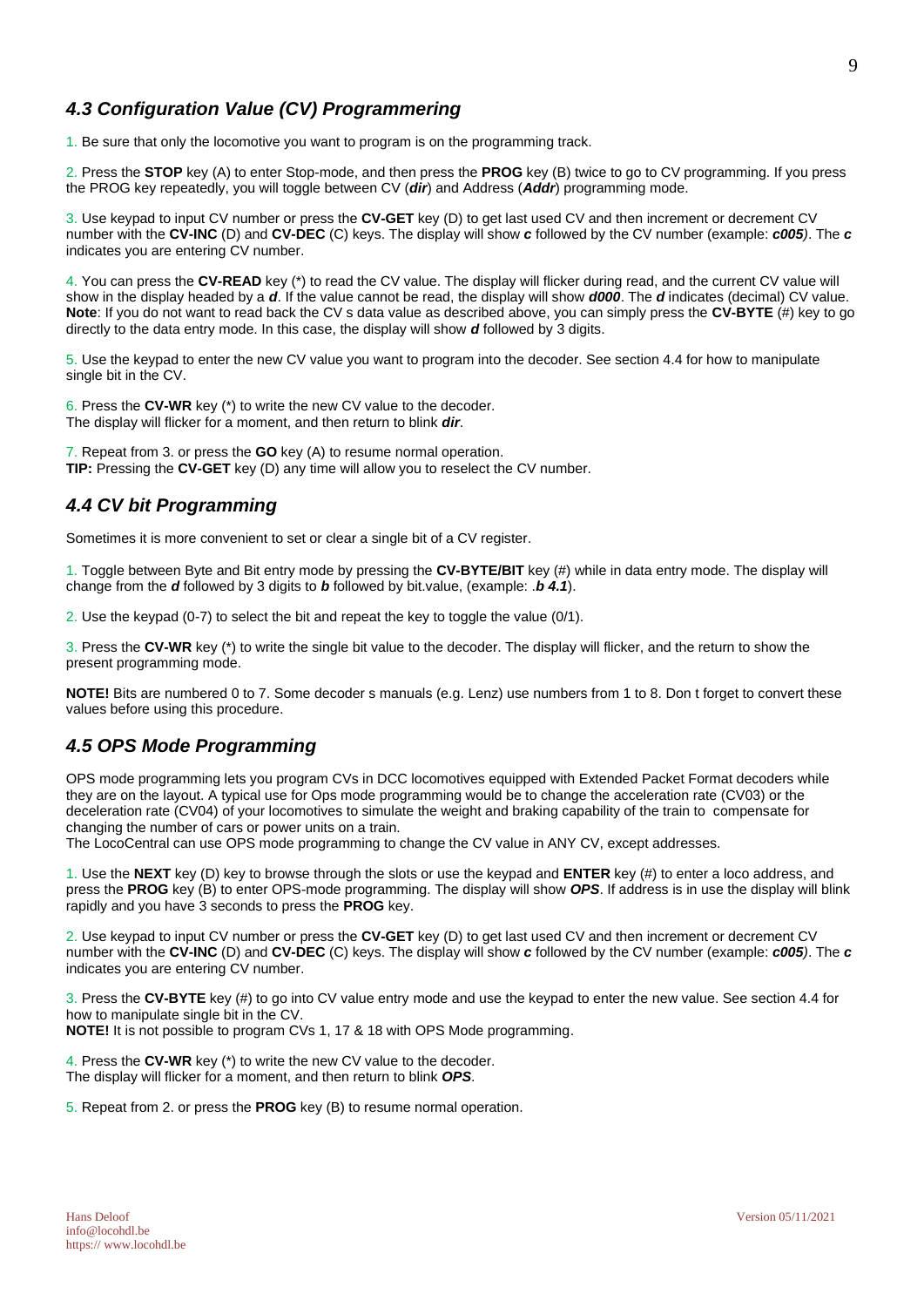| <b>NH</b> LocoHDL Module SV Settings                                    |                                                 |                                                        |                                                       |                                                                                  | $\times$<br>0                                |
|-------------------------------------------------------------------------|-------------------------------------------------|--------------------------------------------------------|-------------------------------------------------------|----------------------------------------------------------------------------------|----------------------------------------------|
| Load SV's<br>Save SV's                                                  | Print<br>Comm port                              | Debug<br>Address List                                  | Info<br>Language<br>Mode                              | MultiPort<br>Central<br>Exit                                                     |                                              |
| LocoCentral<br>Refresh Slot<br><b>Status</b><br>Next Slot<br>Clear Slot | New/Select Train<br>3<br>W                      | <b>LocoCentral</b><br>Setup                            | <b>Pic version 54</b>                                 | GO<br>Exit<br><b>STOP</b>                                                        |                                              |
| SLOT <sub>1</sub><br>0<br>$C \Box$<br>D<br>т                            | SLOT <sub>9</sub><br>0<br>$C \Gamma$<br>D<br>т  | <b>SLOT 17</b><br>0<br>$C \Box$<br>D                   | <b>SLOT 25</b><br>0<br>$\circ$ $\sqcap$<br>Τ<br>D     | SLOT?<br>C.<br>28<br>$\degree$ 128<br><b>Direction</b><br>G.<br>$\mathbf{w}$     | Train<br>$\mathbf{1}$                        |
| SLOT <sub>2</sub><br>0<br>$C \Gamma$<br>D<br>т                          | <b>SLOT 10</b><br>0<br>$C \Gamma$<br>D<br>т     | 0<br>SLOT <sub>18</sub><br>$\subset \Box$<br>D         | 0<br>SLOT <sub>26</sub><br>$C \Gamma$<br>T<br>D       | 0<br>o<br>$\alpha$<br>$\Box$ FO<br>$\Delta \omega$                               | <b>CVnr</b><br>$\mathbf{1}$<br><b>CVdata</b> |
| SLOT <sub>3</sub><br>0<br>$C \Box$<br>D<br>т                            | <b>SLOT 11</b><br>0<br>$C \Box$<br>D<br>T       | <b>SLOT 19</b><br>0<br>cг<br>D<br>T                    | <b>SLOT 27</b><br>0<br>$C \Gamma$<br>$\top$<br>$\Box$ | $\Box$ F1<br>$\Box$ F2<br>F3<br>$\Box$ F4<br>$\Box$ F5<br>F6                     | 0<br><b>Read</b>                             |
| SLOT <sub>4</sub><br>0<br>$C \Box$<br>D<br>т                            | <b>SLOT 12</b><br>0<br>$C \Box$<br>D<br>Τ       | <b>SLOT 20</b><br>0<br>$C \Box$<br>D<br>Τ              | <b>SLOT 28</b><br>0<br>$C \Gamma$<br>T<br>D           | $\Box$ F7<br>$\Box$ F8<br>F9<br>$\Box$ F10<br><b>F11</b><br>$\Box$ F12           | Write                                        |
| SLOT <sub>5</sub><br>0<br>$C \Gamma$<br>$\mathsf{D}%$                   | 0<br><b>SLOT 13</b><br>$C \Gamma$<br>D<br>Τ     | <b>SLOT 21</b><br>0<br>$C \Gamma$<br>$\mathsf{D}$<br>Τ | <b>SLOT 29</b><br>0<br>$C \Gamma$<br>T<br>$\Box$      | $\Box$ F14<br><b>F13</b><br><b>F15</b><br>$\Box$ F16<br><b>F17</b><br>$\Box$ F18 |                                              |
| SLOT <sub>6</sub><br>0<br>$C \Box$<br>D<br>Τ                            | <b>SLOT 14</b><br>0<br>$C \Box$<br>D<br>T       | <b>SLOT 22</b><br>0<br>$C \Box$<br>D<br>т              | <b>SLOT 30</b><br>0<br>$C \Box$<br>T<br>D             | F <sub>19</sub><br>$\Box$ F20<br>$\Box$ F22<br>F21<br>$F23$ $F24$                |                                              |
| SLOT <sub>7</sub><br>0<br>$C \Gamma$<br>D<br>Т                          | 0<br><b>SLOT 15</b><br>$C \Gamma$<br>D<br>т     | <b>SLOT 23</b><br>0<br>$C \Gamma$<br>D<br>Τ            | 0<br><b>SLOT 31</b><br>$C \Gamma$<br>T<br>D           | F25<br>$\Box$ F26<br>$F27$ $F28$                                                 |                                              |
| SLOT <sub>8</sub><br>0<br>$C \Gamma$<br>D                               | SLOT <sub>16</sub><br>0<br>$C \Gamma$<br>D<br>т | 0<br><b>SLOT 24</b><br>$C \Gamma$<br>D<br>Т            | <b>SLOT 32</b><br>0<br>$C \Gamma$<br>D<br>Т           | $F29 - F32767$<br>$\Box$ $F$                                                     |                                              |
| Com 4 - 57600                                                           | Status:                                         |                                                        |                                                       | LB version: LB 165 -BLUE                                                         | 4.0.6                                        |

# **5 – Set up and operate the LocoCentral with LocoHDL**

! The data in LocoHDL window may be different depending on the Software version of the LocoCentral.



LocoHDL not know the State of the LocoCentral.

LocoCentral is in normal working condition

LocoCentral is in STOP mode

Einde

Leaving this LocoCentral window. The data continue to work in the background.



With the Setup window you can set the startup conditions of the LocoCentral.

info@locohdl.be https:// www.locohdl.be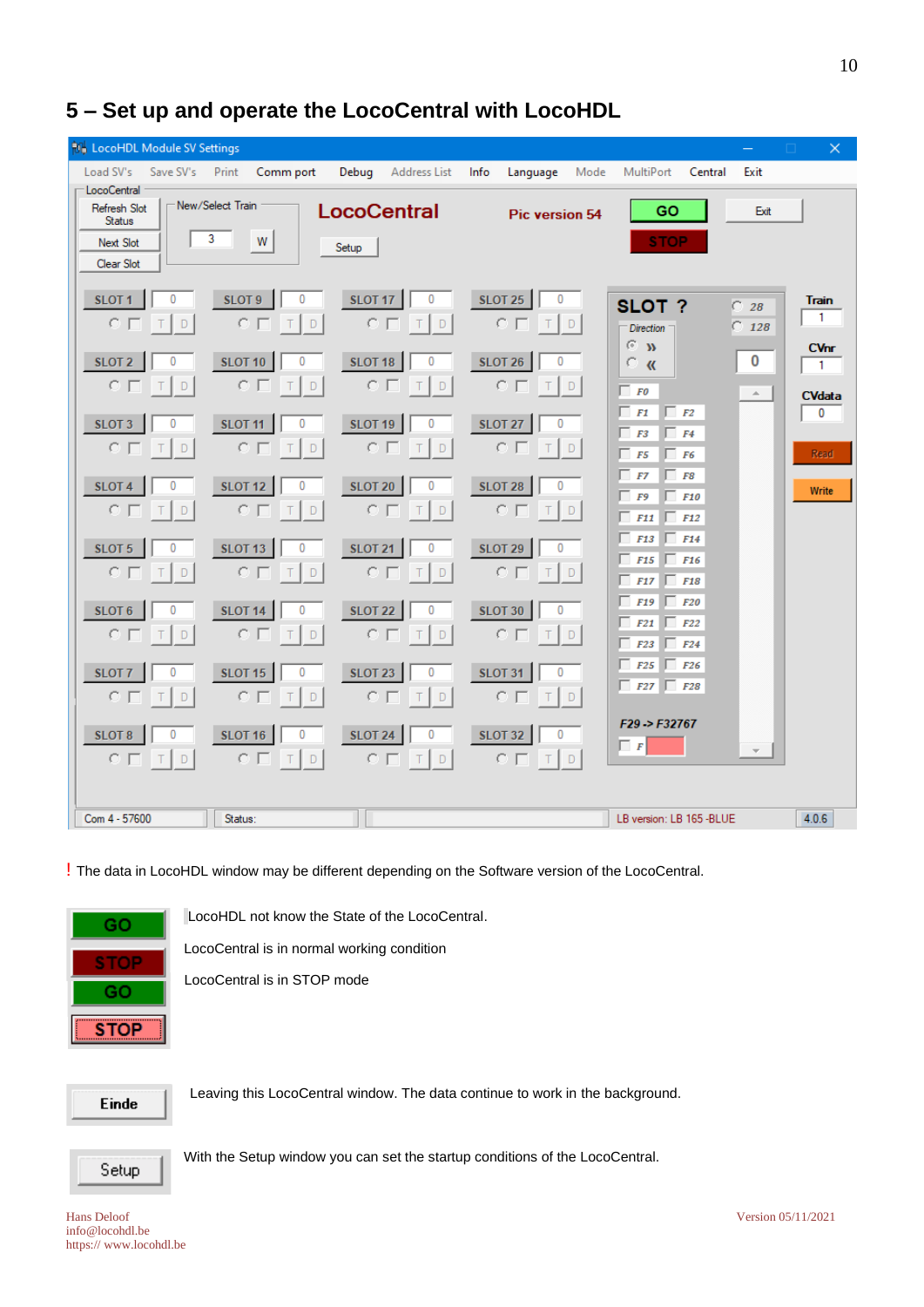# **5.1 Slot overview:**



Slot not in use.

Slot to a locomotive assigned but not in use. De selection of this slot means that this slot is in de display of the LocoCentral and is the active slot. With the key "T" train you can assign a train to LocoHDL.

Slot to a locomotive allocated and in use by a hand controller.

Slot to a locomotive allocated and in use by LocoHDL. With the "D" key can you disconnect this slot from LocoHDL and can be used by someone else.



Slot to locomotive allocated and in use by different users.

The locomotive is assigned to a free slot.

| Refresh Slot<br>Status |  |
|------------------------|--|
| Next Slot              |  |
| Clear Slot             |  |

SLOT<sub>1</sub>

 $F1$   $F2$  $F3$   $F4$  $\Box$  F5  $\Box$  F6  $\Box$  F7  $\Box$  F8  $\Box$  F9  $\Box$  F10  $\Box$  F11  $\Box$ 

 $F13$ 

 $F15$ 

 $F17$ 

 $F19$ 

 $F21$  $F22$  $F23$   $F24$  $F25$   $F26$  $\Box$  F27  $\Box$  F28

F29->F32767

 $\Box$  F

 $F12$ 

F<sub>14</sub>

F<sub>16</sub>

F<sub>18</sub>

 $F20$ 

**Direction** 

œ.  $\mathbf{v}$ 

 $\subset$  $\overline{\mathbf{K}}$ **FO** г

With the key "Refresh Slot Status" you can query the State of the Central, if this settings are changed by the LocoCentral keyboard or other software and do not match LocoHDL.

The key "Next Slot" has the same meaning as the key "D" on the LocoCentral keyboard. With it you can change current slot.

The key "Clear Slot" has the same meaning as the key "C" on the LocoCentral keyboard. With it you can make the current Slot empty from the locomotive data.

# **5.2 How to operate a train:**

| New/Select train |  |  |
|------------------|--|--|
| m                |  |  |
|                  |  |  |

Here you can enter a new train number and with the key "W" assign to a Slot.

 $SLOT 1$   $3$  Be taken over by a hand controller. Example for a FRED from  $\begin{bmatrix} 1 & 0 \\ 0 & 1 \end{bmatrix}$  D Push [stop]-key and hold. By  $\begin{bmatrix} 1 & 0 \\ 0 & 1 \end{bmatrix}$  pressing the slot assigned to the hand



pressing the [function]-key is the locadres of the selected controller.



 $G$  28

128

 $\overline{0}$ 

Or

By pressing the key "T" you **can assign a train to LocoHDL**. With the key "SLOT x" you can make the data of the Locomotive visible

Operate the Locomotive in the active Slot window.

Set the speed steps between 28 or 128. Control the speed. Change the direction.

Operate the functions if they are present in the Locomotive. F0 to F28 can be checked directly. F29 to F32767 can be operated by entering the function number.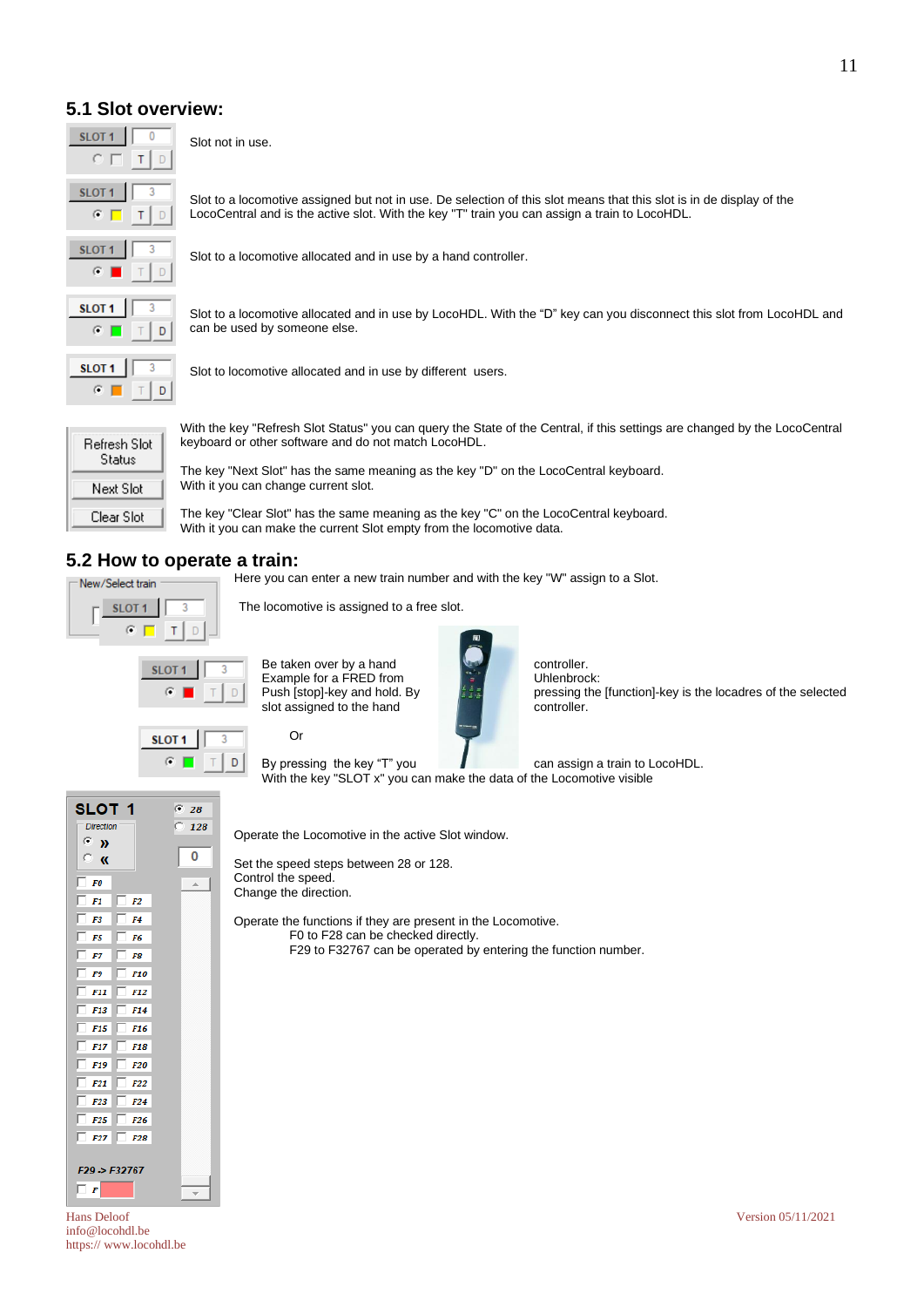| LocoCentral Setup                          |                                                                                |  |
|--------------------------------------------|--------------------------------------------------------------------------------|--|
| Speed<br>$\degree$ 128<br>G28              | Light intensity<br>Startup-<br>⊕ GO<br>7<br>$\circ$ stop                       |  |
| GPOFF Railsync=<br>$G$ On<br>$\degree$ Off | Speed Stop/Idle<br>$G$ On<br>$\circ$ off                                       |  |
| RailCom<br>$G$ On<br>$\cap$ Off            | <b>OxBD Answer</b><br>256<br>,,,,,,,,,,,,,,,,,,,,,,,,,,,,,,,<br>ΠK<br><u>\</u> |  |

#### **Speed:**

You can set the startup speed on 28 or 128. Afterwards, you can still change the rate per slot. Some handhelds can adjust the Slot individually to the speed set on the handheld.

#### **Startup:**

Sets the State of the LocoCentral after switching on the power supply.

#### **Light intensity:**

With it you can set the light intensity of the Display.

#### **GPOFF Railsync:**

Allows you to indicate whether the Railsync signals must stay On or go Out when you push STOP on the LocoCentral. Normally this is On, but there are Boosters that the GPOFF command doesn't recognize.

#### **RailCom:**

With this you can set the Railcom cut-out On or Off

#### **Speed Stop/Idle**

With it you can, after a GPOFF or GPIDLE command, to restore the speed of the trains or set all speeds to zero.

#### **0xBD Answer**

The new LocoNet command for signals and turnouts expected an answer. DCC modules cannot give this answer and most LocoNet modules either, for this reason, the LocoCentral the answer. You can enter from which address the signals and turnouts work with the answer command.

#### **OK**

When pressing OK key, the data is sent and stored to the LocoCentral.

## **5.4 Program on Main track or Programming track** with LC053



When you are in GO you can write CVs on Main track at a given train address.

Changing address with CV1, CV17 and CV18 is not possible.